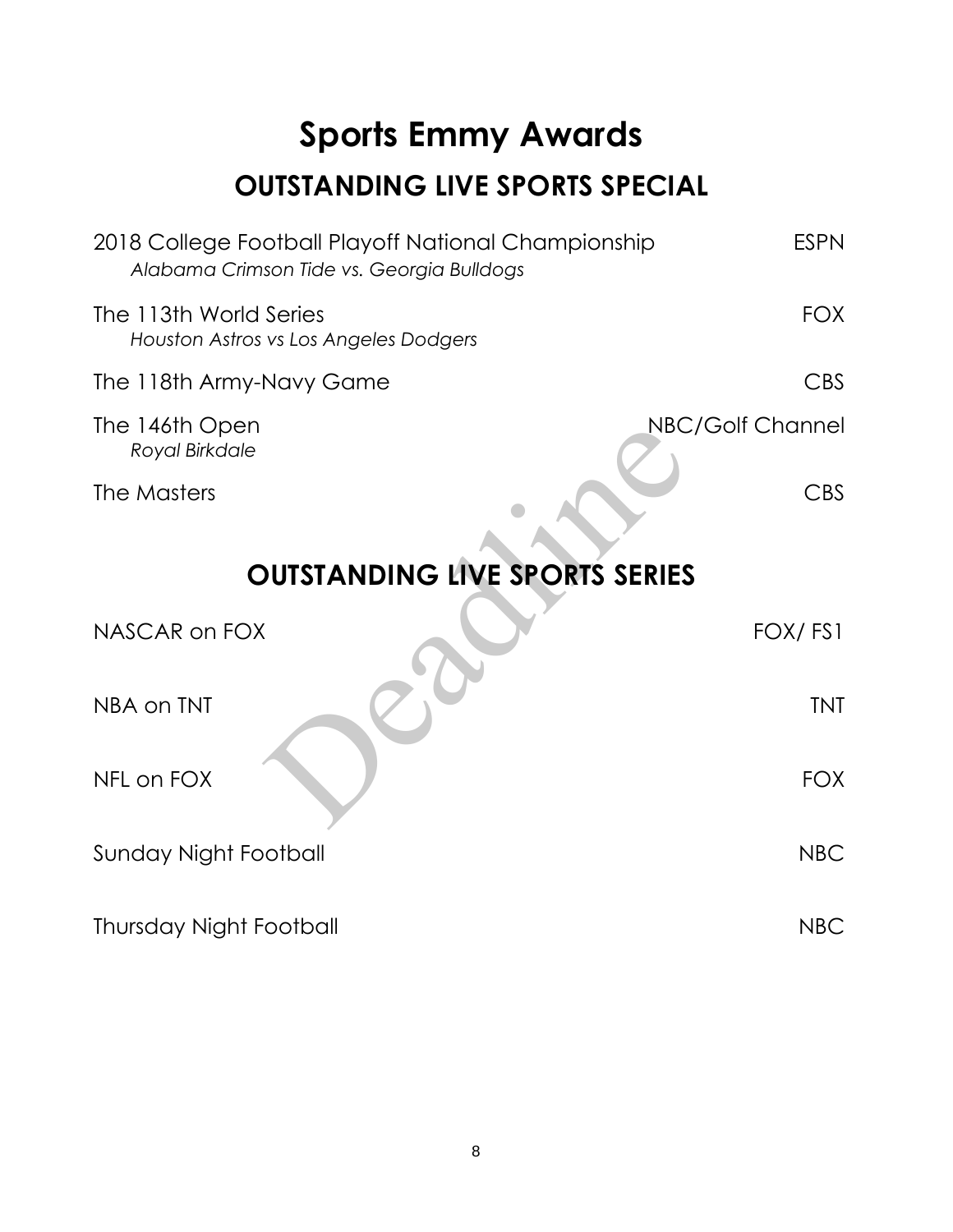**OUTSTANDING PLAYOFF COVERAGE**

| 2017 NBA Playoffs on TNT                                                          | <b>TNT</b>                             |
|-----------------------------------------------------------------------------------|----------------------------------------|
| 2017 NCAA Men's Basketball Tournament                                             | tbs/CBS/TNT/truTV                      |
| 2018 Rose Bowl (College Football Championship Semi-Final)<br>Oklahoma vs. Georgia | <b>ESPN</b>                            |
| <b>AFC Championship</b><br>Jacksonville Jaguars vs. New England Patriots          | <b>CBS</b>                             |
| NFC Divisional Playoff<br>New Orleans Saints vs. Minnesota Vikings                | <b>FOX</b>                             |
| <b>OUTSTANDING EDITED SPORTS EVENT COVERAGE</b>                                   |                                        |
| 2017 World Series Film<br>Houston Astros vs. Los Angeles Dodgers                  | <b>FS1/MLB Network</b>                 |
| All Access Epilogue:<br>Mayweather vs. McGregor                                   | Showtime<br>[Showtime Sports]          |
| Ironman World Championship                                                        | <b>NBC</b><br>[Texas Crew Productions] |
| Sound FX:<br>Super Bowl 51                                                        | <b>NFL Network</b><br>[NFL Films]      |
| UFC Fight Flashback<br>Cruz vs. Garbrandt                                         | FS1<br>[UFC]                           |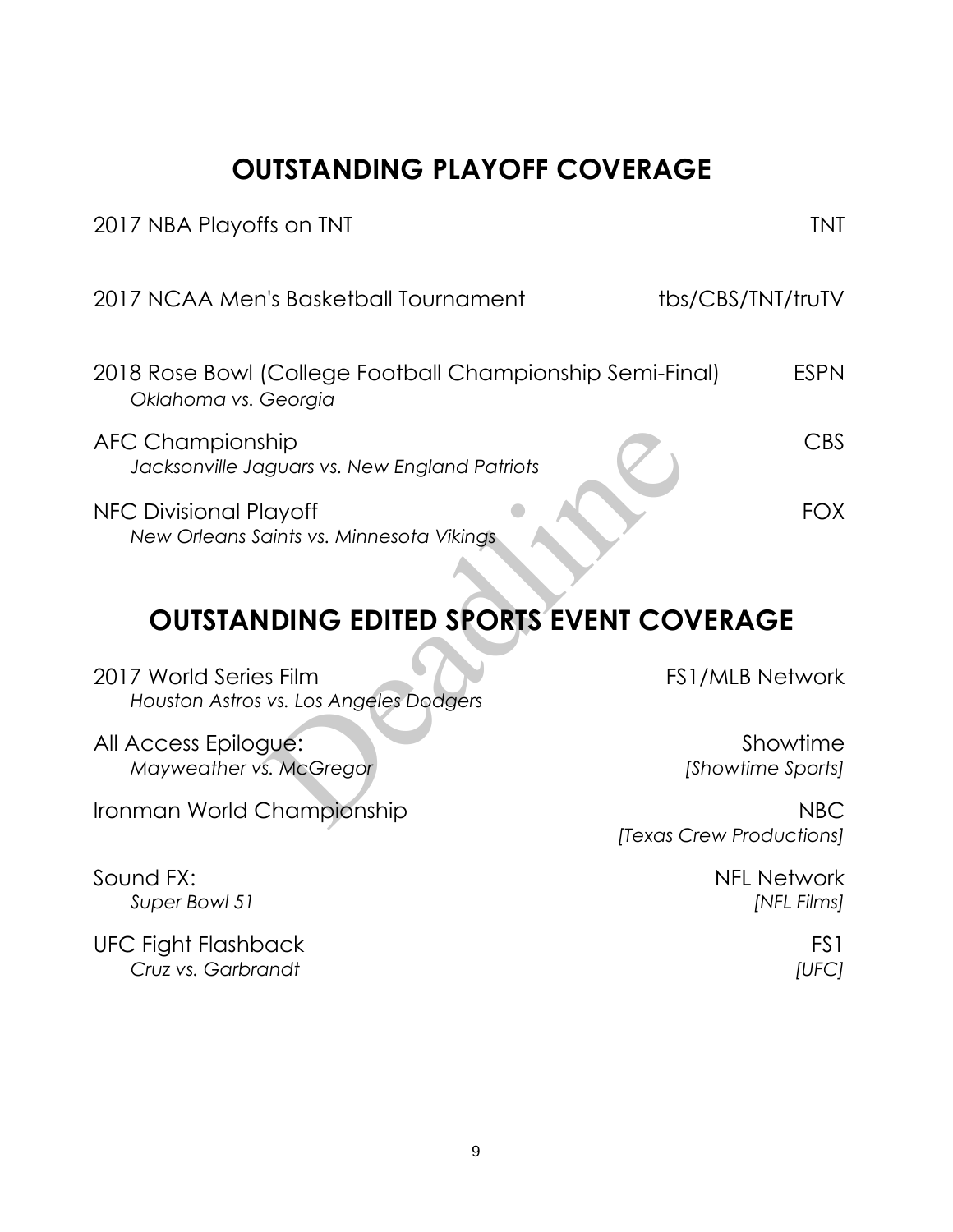### **OUTSTANDING SHORT SPORTS DOCUMENTARY**

| Resurface                                    | <b>Netflix</b>                         |
|----------------------------------------------|----------------------------------------|
| <b>SC Featured</b><br>A Mountain to Climb    | <b>ESPNews</b>                         |
| <b>SC Featured</b><br>Arthur                 | <b>ESPN</b>                            |
| <b>SC Featured</b><br>Restart                | <b>ESPNews</b>                         |
| The Reason I Play                            | <b>Big Ten Network</b>                 |
| <b>OUTSTANDING LONG SPORTS DOCUMENTARY</b>   |                                        |
| 30 for 30<br>Celtics/Lakers: Best of Enemies | <b>ESPN</b><br>[ESPN Films/Hock Films] |
| 89 Blocks                                    | FOX/FS1                                |
| Counterpunch                                 | <b>Netflix</b>                         |
| Disgraced                                    | Showtime                               |

VICE World of Sports **Viceland** *Rivals: Boom Squad [Vice Media]*

*[Bat Bridge Entertainment]*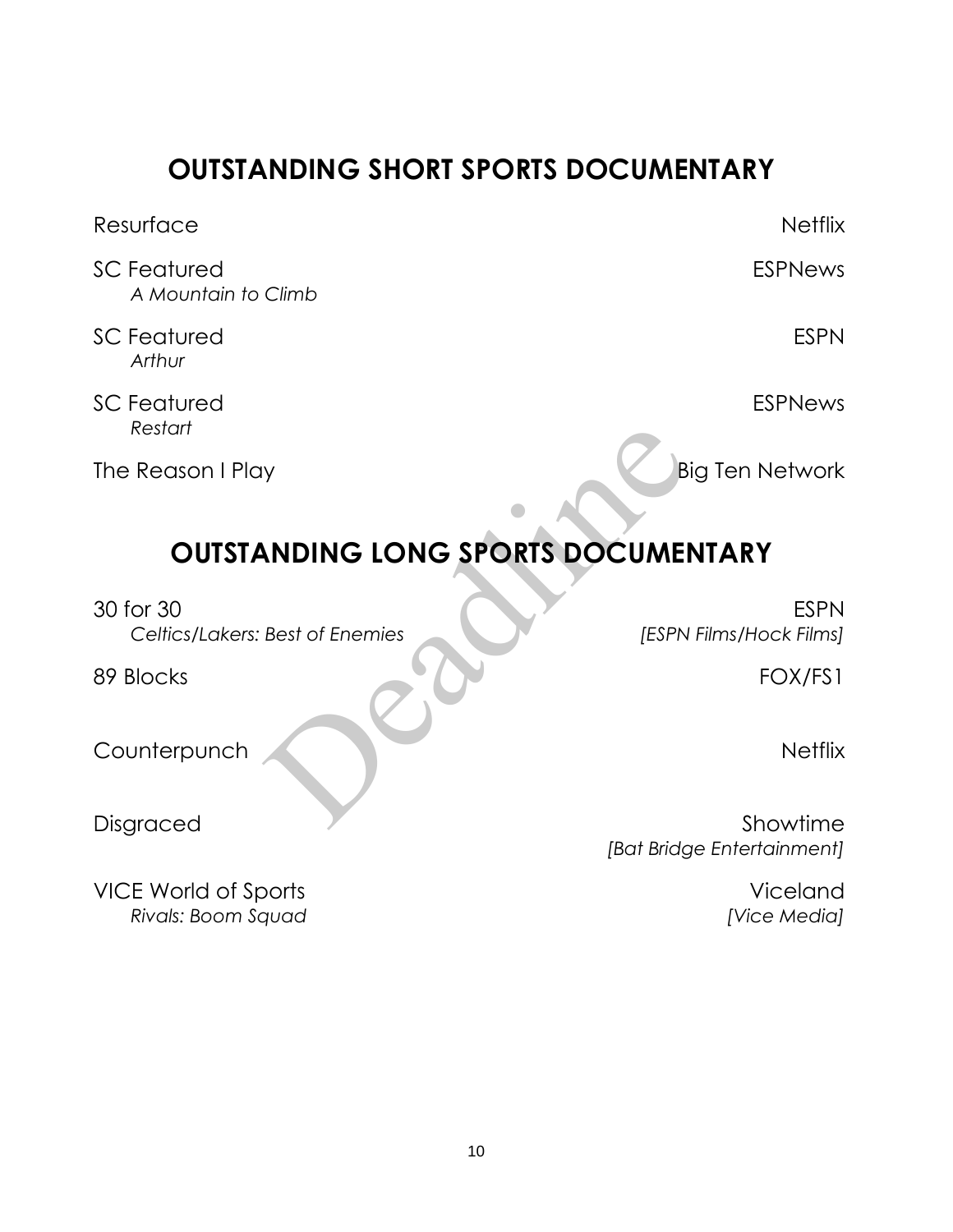### **OUTSTANDING SERIALIZED SPORTS DOCUMENTARY**

A Season With Navy Football Showtime

*[Ross Greenburg Productions/ Stone & Company Entertainment/ IMG Productions/Crazy Legs]* 

Hard Knocks **HBO** *Training Camp With The Tampa Bay Buccaneers [NFL Films]*

Last Chance U Netflix

Us Against the World Comcast Watchable

*[Uproxx Studios]*

Why We Fight Verizon *[Dirty Robber/The Religion of Sports/ Complex Networks]* Vorld<br>Comc<br>Comc<br>Comc<br>Comc<br>Comc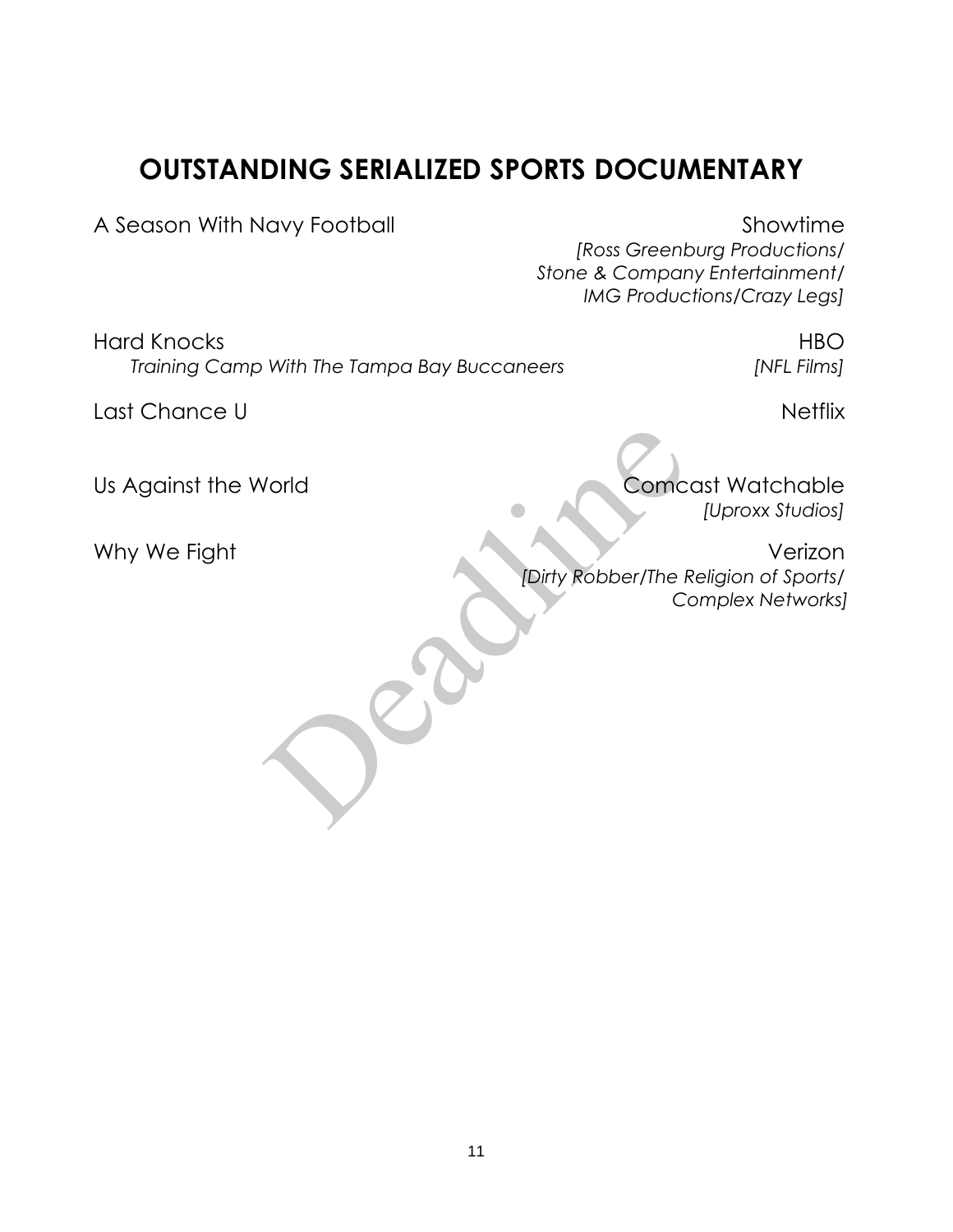### **OUTSTANDING STUDIO SHOW - WEEKLY**

| <b>College GameDay</b>                 | <b>ESPN</b>                       |  |
|----------------------------------------|-----------------------------------|--|
| FOX NFL Sunday                         | <b>FOX</b>                        |  |
| Inside the NBA on TNT                  | <b>TNT</b>                        |  |
| Monday Night Countdown                 | <b>ESPN</b>                       |  |
| The NFL Today                          | <b>CBS</b>                        |  |
| <b>OUTSTANDING STUDIO SHOW - DAILY</b> |                                   |  |
| <b>MLB</b> Tonight                     | <b>MLB Network</b>                |  |
| <b>NHL Live</b>                        | NBC/NBCSN                         |  |
| Pardon The Interruption                | <b>ESPN</b><br>[Rydholm Projects] |  |
| The Dan Patrick Show                   | Audience<br>[AT8T]                |  |
| The Herd with Colin Cowherd            | FS1                               |  |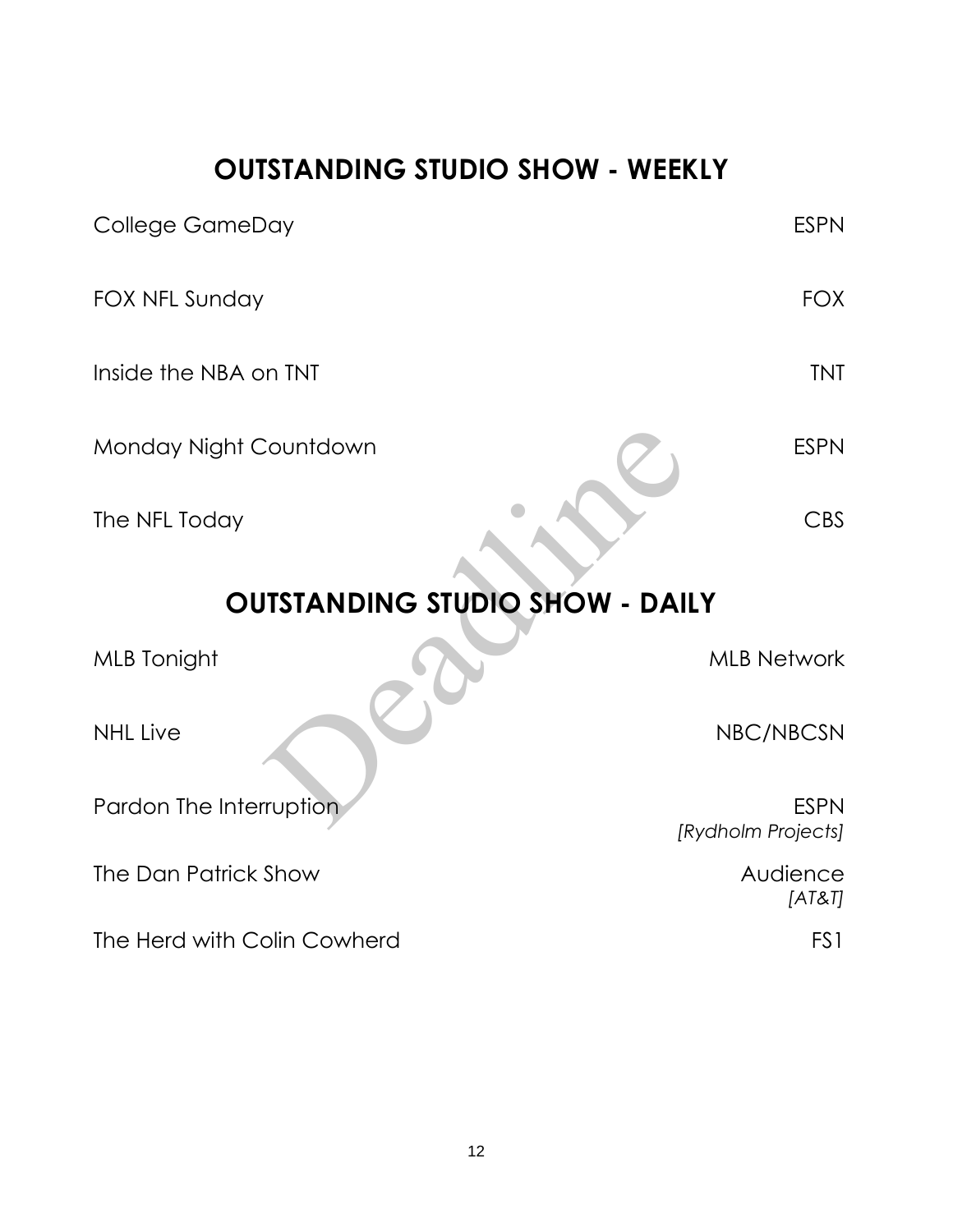### **OUTSTANDING STUDIO SHOW - LIMITED RUN**

| Gruden's QB Camp                           | ESPN/ESPN2                     |  |
|--------------------------------------------|--------------------------------|--|
| Inside the NBA on TNT<br>2017 NBA Playoffs | <b>TNT</b>                     |  |
| MLB on FOX: The Postseason                 | FOX/FS1                        |  |
| <b>NHL Live: Stanley Cup Playoffs</b>      | NBC/NBCSN/USA Network          |  |
| Road to the Final Four                     | tbs/CBS/TNT/truTV              |  |
| <b>OUTSTANDING SPORTS NEWS ANTHOLOGY</b>   |                                |  |
| E: 60                                      | ESPN <sub>2</sub>              |  |
| <b>NFL 360</b>                             | <b>NFL Network</b>             |  |
| <b>NFL Films Presents</b>                  | FS <sub>1</sub><br>[NFL Films] |  |
| Real Sports with Bryant Gumbel             | <b>HBO</b>                     |  |
| <b>SC Featured</b>                         | <b>ESPN</b>                    |  |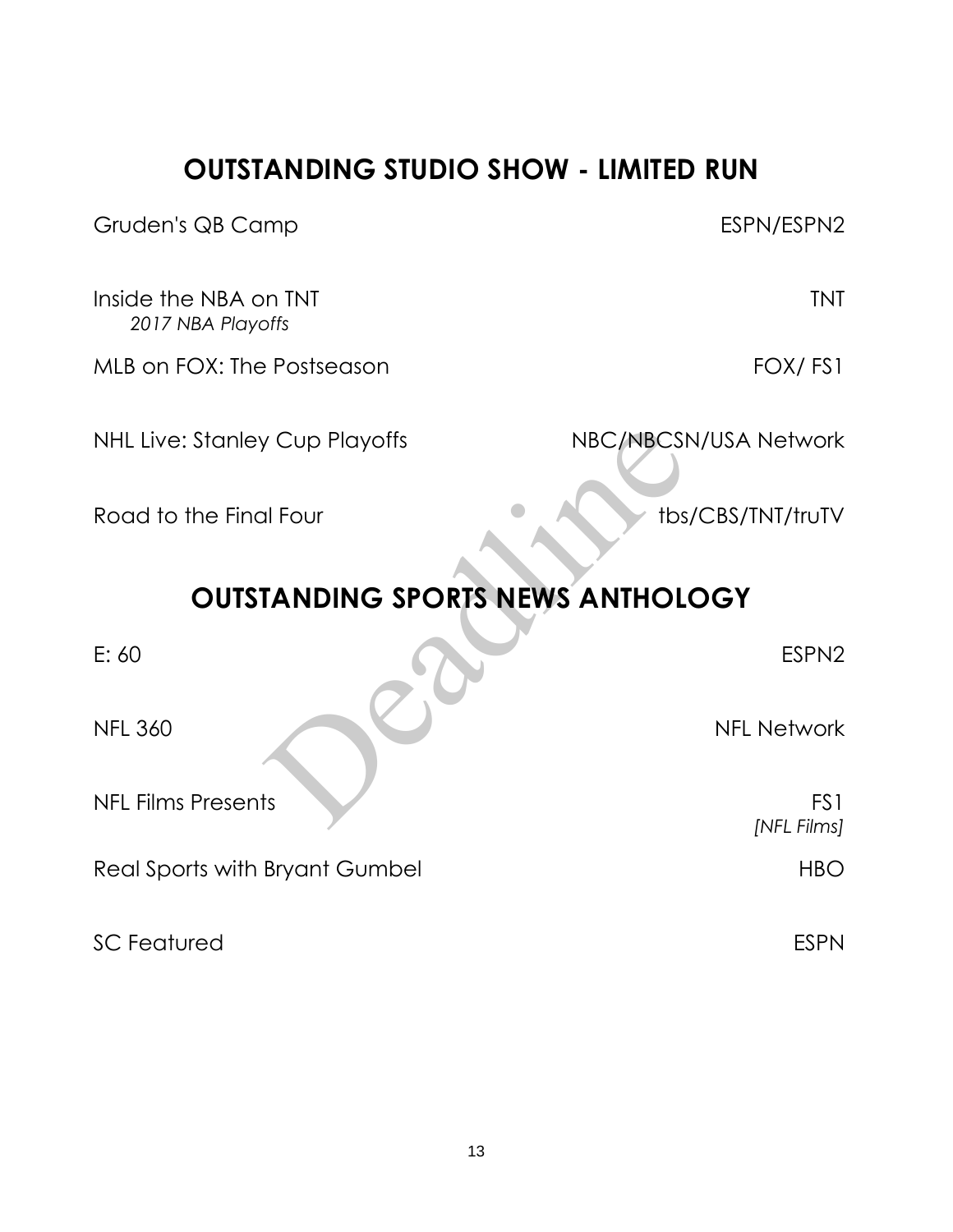### **OUTSTANDING SPORTS JOURNALISM**

| Disgraced                                                       | Showtime<br>[Bat Bridge Entertainment] |  |
|-----------------------------------------------------------------|----------------------------------------|--|
| E: 60<br>Respectfully Submitted, Ricky Dixon                    | ESPN <sub>2</sub>                      |  |
| E: 60<br>Setenta e Sete                                         | ESPN <sub>2</sub>                      |  |
| E: 60<br>The Dictator's Team                                    | ESPN <sub>2</sub>                      |  |
| Real Sports with Bryant Gumbel<br>The Strongman: Ramzan Kadyrov | <b>HBO</b>                             |  |
| <b>OUTSTANDING SHORT FEATURE</b>                                |                                        |  |
| College GameDay<br>A Different Wave                             | <b>ESPN</b>                            |  |
| College GameDay<br>Melvin Keihn                                 | WatchESPN                              |  |
| <b>Golf Central</b><br>Limitless: The Jim Hunt Story            | <b>Golf Channel</b>                    |  |
| <b>SC Featured</b><br>Thank You Pittsburgh                      | <b>ESPN</b>                            |  |
| Thursday Night Kickoff<br>Kate Foster: A Letter to My Younger   | <b>CBS/NFL Network</b>                 |  |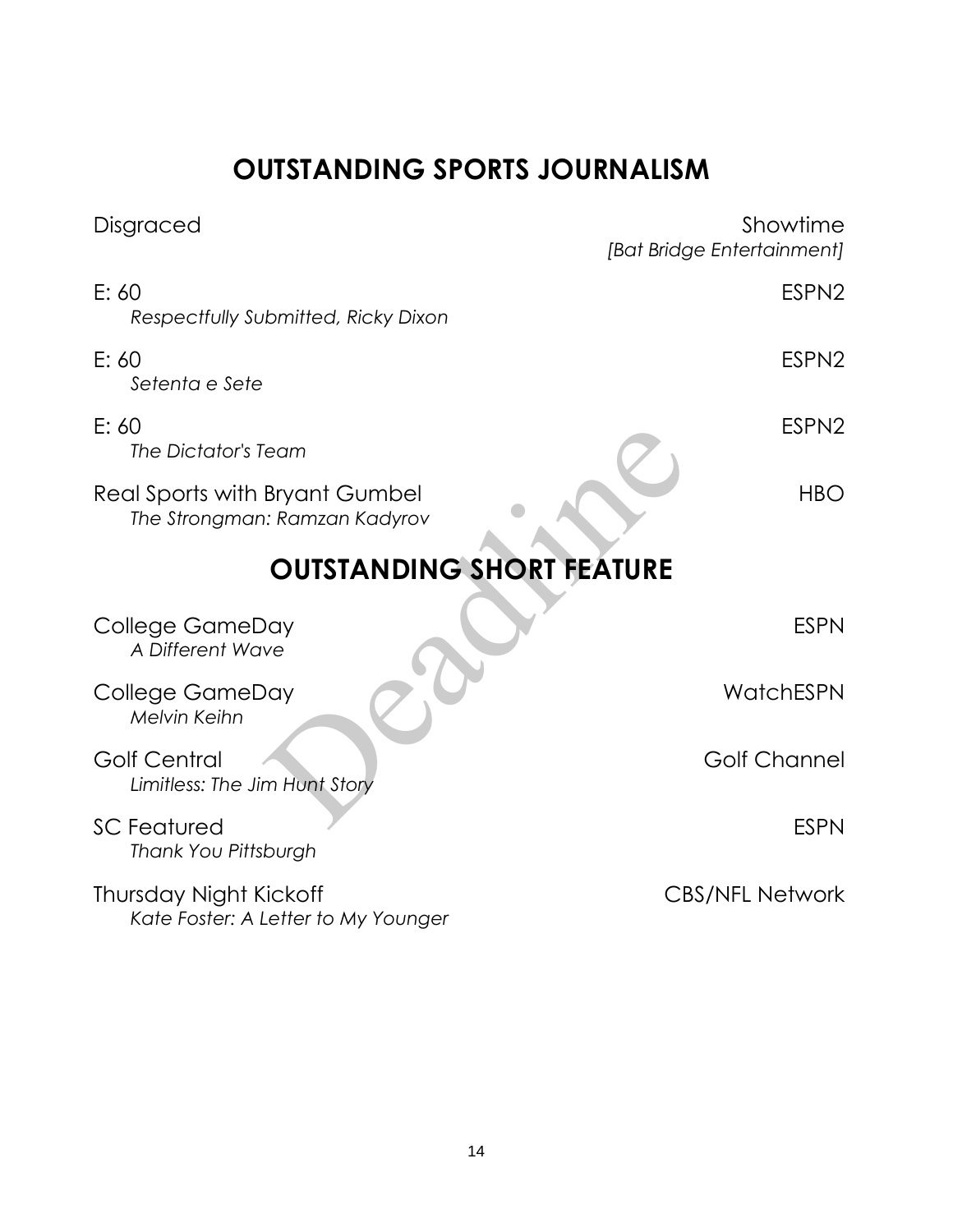## **OUTSTANDING LONG FEATURE**

| E: 60<br>Fight On                                        | ESPN <sub>2</sub> |  |
|----------------------------------------------------------|-------------------|--|
| E: 60<br>Lionheart                                       | ESPN <sub>2</sub> |  |
| E: 60<br>Searching for Schuye                            | ESPN <sub>2</sub> |  |
| E: 60<br>Underdog                                        | ESPN <sub>2</sub> |  |
| <b>SC Featured</b><br>For Those Who Can't                | <b>ESPN</b>       |  |
| <b>OUTSTANDING OPEN/TEASE</b>                            |                   |  |
| 2017 NBA on TNT<br>The Response                          | <b>TNT</b>        |  |
| 2017 NCAA Men's Basketball Championship<br>The Stage     | tbs/CBS/TNT/truTV |  |
| <b>AFC Championship</b><br><b>Teasing John Malkovich</b> | <b>CBS</b>        |  |
| <b>NFL Draft</b>                                         | <b>ESPN</b>       |  |
| The 118th Army-Navy Game<br>The More Things Change       | <b>CBS</b>        |  |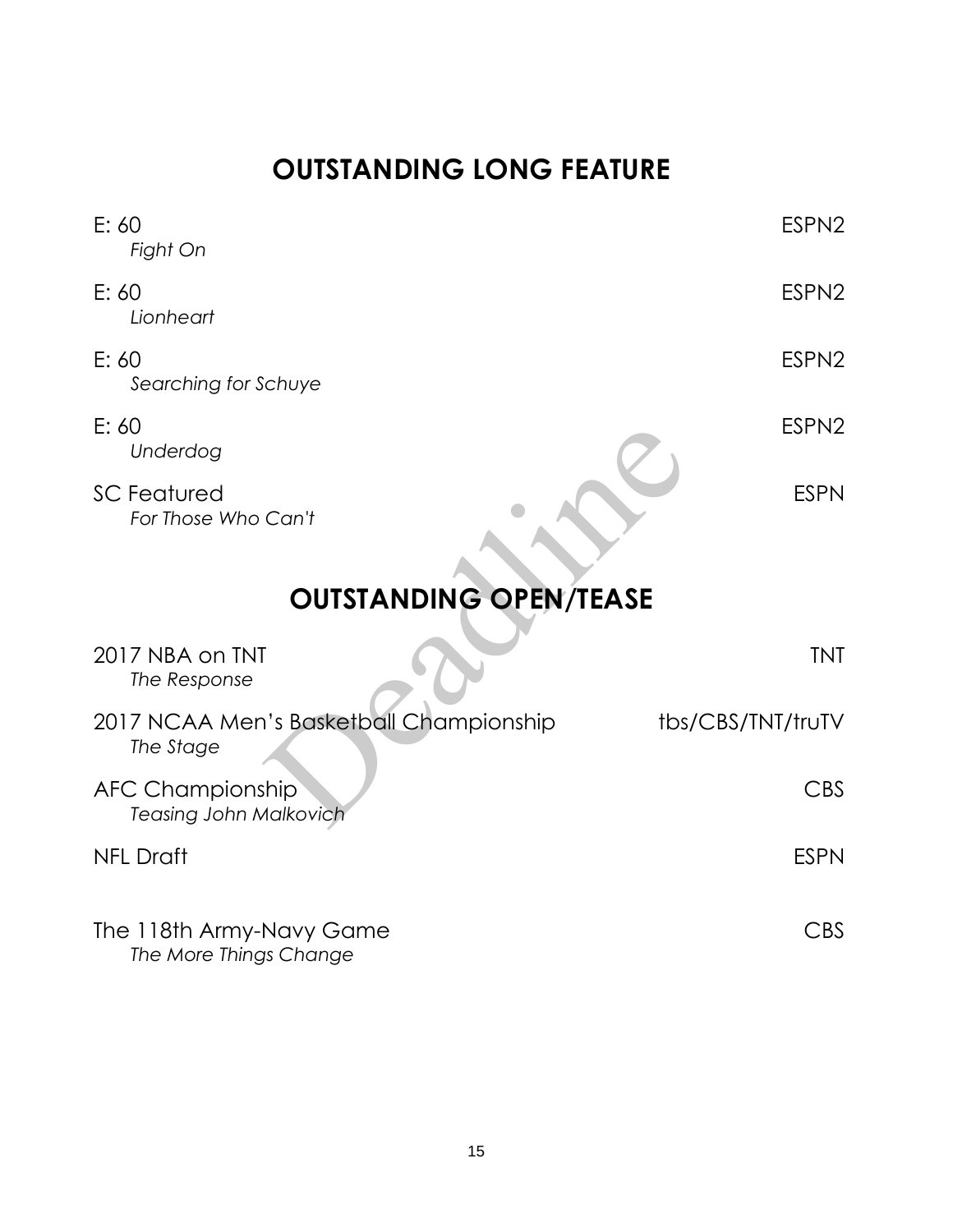### **OUTSTANDING TRANS-MEDIA SPORTS COVERAGE**

2017 ELEAGUE on tbs and twitch.tv tbs/twitch.tv

2017 NCAA Men's Basketball Tournament NCAA.com *NCAA March Madness Live*

2018 College Football Playoff National Championship ESPN/ESPN2/ *MegaCast* ESPNU/ESPNEWS/ ESPN Deportes/ESPN Goal Line/ ESPN Classic/ESPN SEC Network/ESPN3

Hard Knocks HBO *Training Camp With The Tampa Bay Buccaneers [NFL Films]* ESPN Classic/ESPN SEC N<br>With The Tampa Bay Buccaneers<br>z vs. Gennady Golovkin

HBO Boxing HBO HBO *Canelo Alvarez vs. Gennady Golovkin*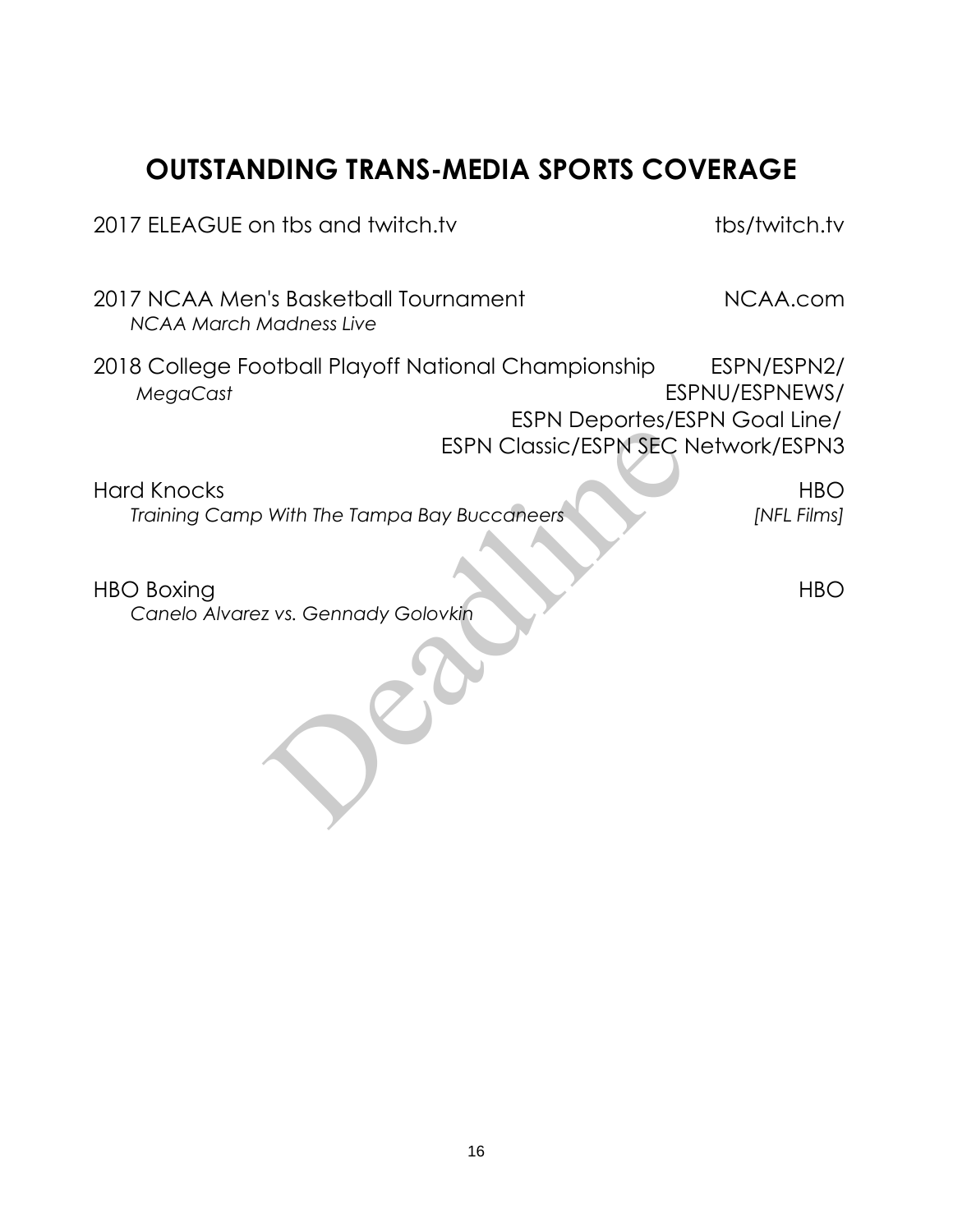### **OUTSTANDING DIGITAL INNOVATION**

- 2017 Game of Zones and the Contract of Lones Bleacher Report *Father of Balls*
- 2017 NBA Finals Oculus Rift/Gear VR

2017 NCAA Men's Basketball Tournament NCAA.com *NCAA March Madness Virtual Reality*

*Strength in Numbers [m ss ng p eces]*

Capturing Everest SI.com *360-degree VR [Endemol Shine Beyond]*

Take Every Wave SI.com *360 VR camera technologies capture [Ryot] riding the longest wave in the world*

### **OUTSTANDING SOCIAL TV EXPERIENCE**

100,000 Cameras FOX *Ohio State vs. Michigan [NASCAR Productions]* MLB Tonight MLB Network *The Fans Make The Show: MLB Tonight Social Takeover* NASCAR Throwback NBCSN NBCSN SportsCenter on Snapchat ESPN/Snapchat IST<br>
a technologies capture<br>
ast wave in the world<br> **ISTANDING SOCIAL TV EXPERIEN**<br>
IS<br>
IS<br>
Michigan [NASCIAL TV EXPERIEN<br>
IS<br>
The Show: MLB Tonight Social Takeover<br>
NASC

The 143rd Kentucky Derby NBC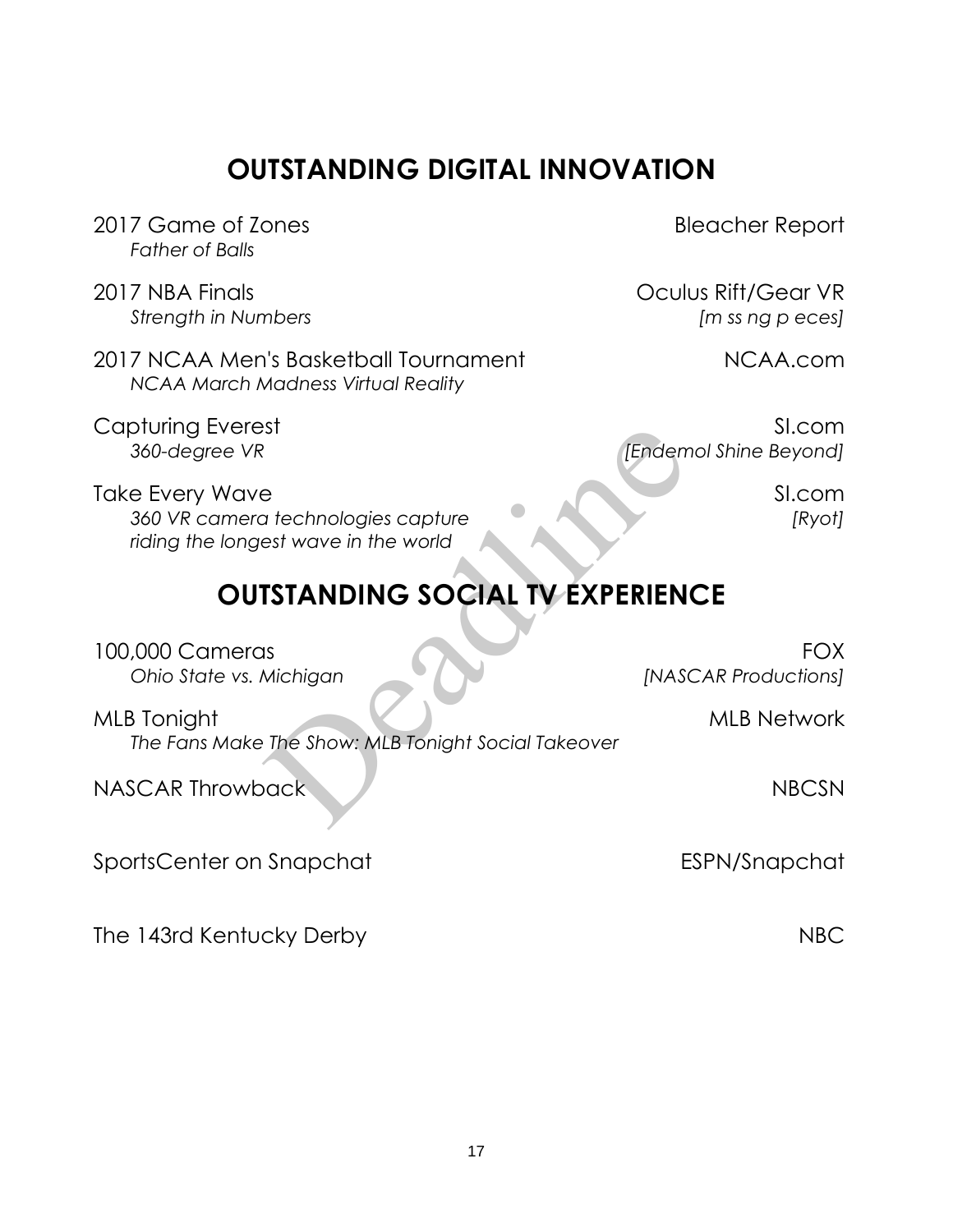### **OUTSTANDING SPORTS PERSONALITY - STUDIO HOST**

| Rece Davis    | <b>ESPN</b>       |
|---------------|-------------------|
| Ernie Johnson | tbs/CBS/TNT/truTV |
| Bob Ley       | <b>ESPN</b>       |
| Curt Menefee  | <b>FOX</b>        |
| Dan Patrick   | NBC               |

### **OUTSTANDING SPORTS PERSONALITY - PLAY-BY-PLAY**

| <b>OUTSTANDING SPORTS PERSONALITY - PLAY-BY-PLAY</b> |                               |
|------------------------------------------------------|-------------------------------|
| Mike Breen                                           | <b>ABC</b>                    |
| Joe Buck                                             | FOX/FS1                       |
| Mike 'Doc" Emrick                                    | NBC/NBCSN                     |
| Jim Nantz                                            | tbs/CBS/TNT/truTV/NFL Network |
| <b>Brad Nessler</b>                                  | CBS                           |

### **OUTSTANDING SPORTS PERSONALITY - STUDIO ANALYST**

| Alexi Lalas     | FS1/FS2                |
|-----------------|------------------------|
| Al Leiter       | <b>MLB Network</b>     |
| Harold Reynolds | <b>MLB Network</b>     |
| Michael Strahan | <b>FOX</b>             |
| Tom Verducci    | <b>MLB Network/FOX</b> |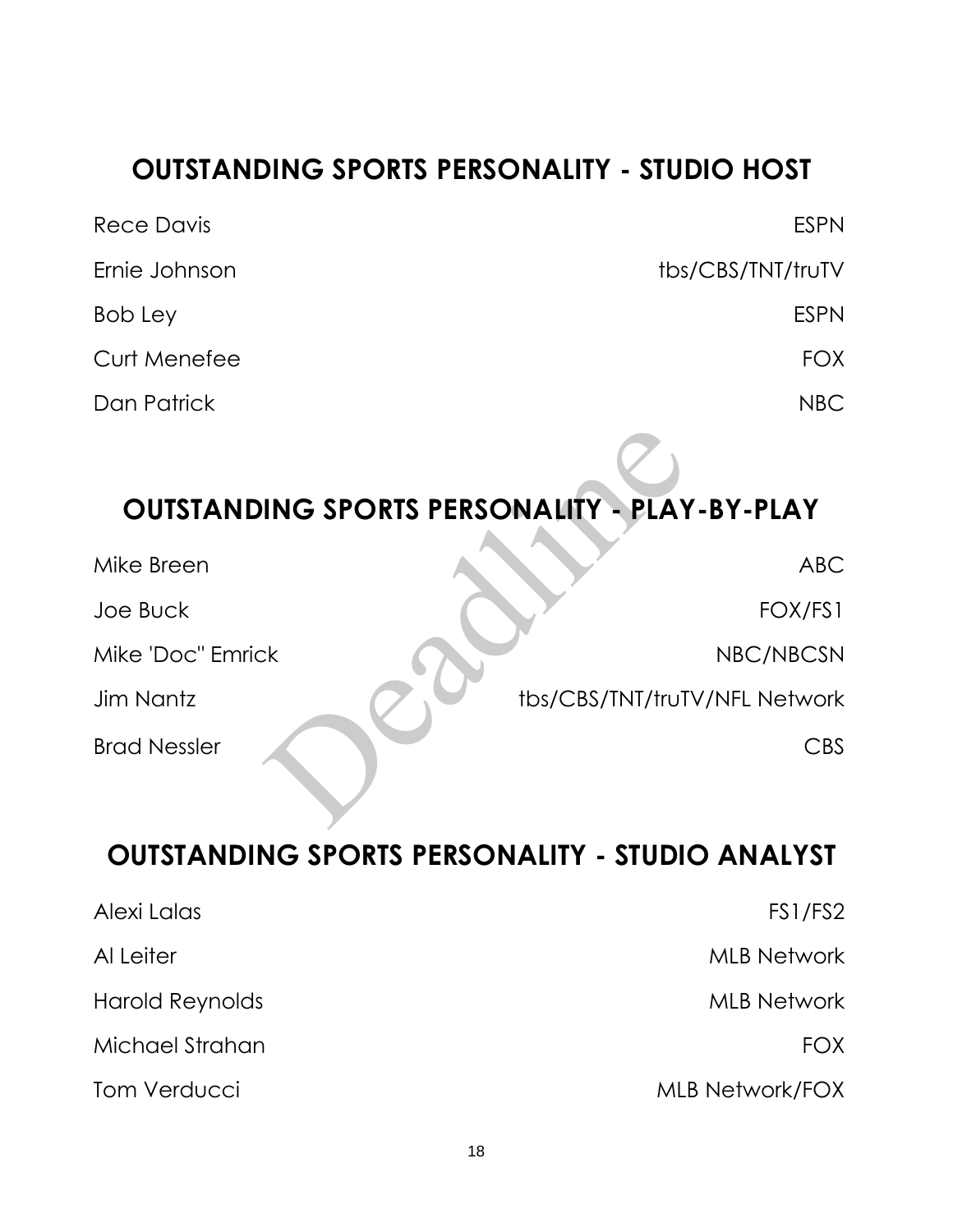### **OUTSTANDING SPORTS PERSONALITY - SPORTS EVENT ANALYST**

| <b>Gary Danielson</b> | CBS                    |
|-----------------------|------------------------|
| Jon Gruden            | <b>ESPN</b>            |
| Kirk Herbstreit       | ESPN/ABC               |
| Tony Romo             | <b>CBS/NFL Network</b> |
| John Smoltz           | FOX/FS1/MLB Network    |

### **OUTSTANDING SPORTS PERSONALITY - SPORTS REPORTER**

| John Smoltz                                             | FOX/FS1/MLB Network    |
|---------------------------------------------------------|------------------------|
| <b>OUTSTANDING SPORTS PERSONALITY - SPORTS REPORTER</b> |                        |
| Allie LaForce                                           | tbs/CBS/TNT/truTV      |
| Ken Rosenthal                                           | FOX/FS1/MLB Network    |
| Lisa Salters                                            | ESPN/ABC               |
| Michele Tafoya                                          | <b>NBC</b>             |
| <b>Tom Verducci</b>                                     | <b>MLB Network/FOX</b> |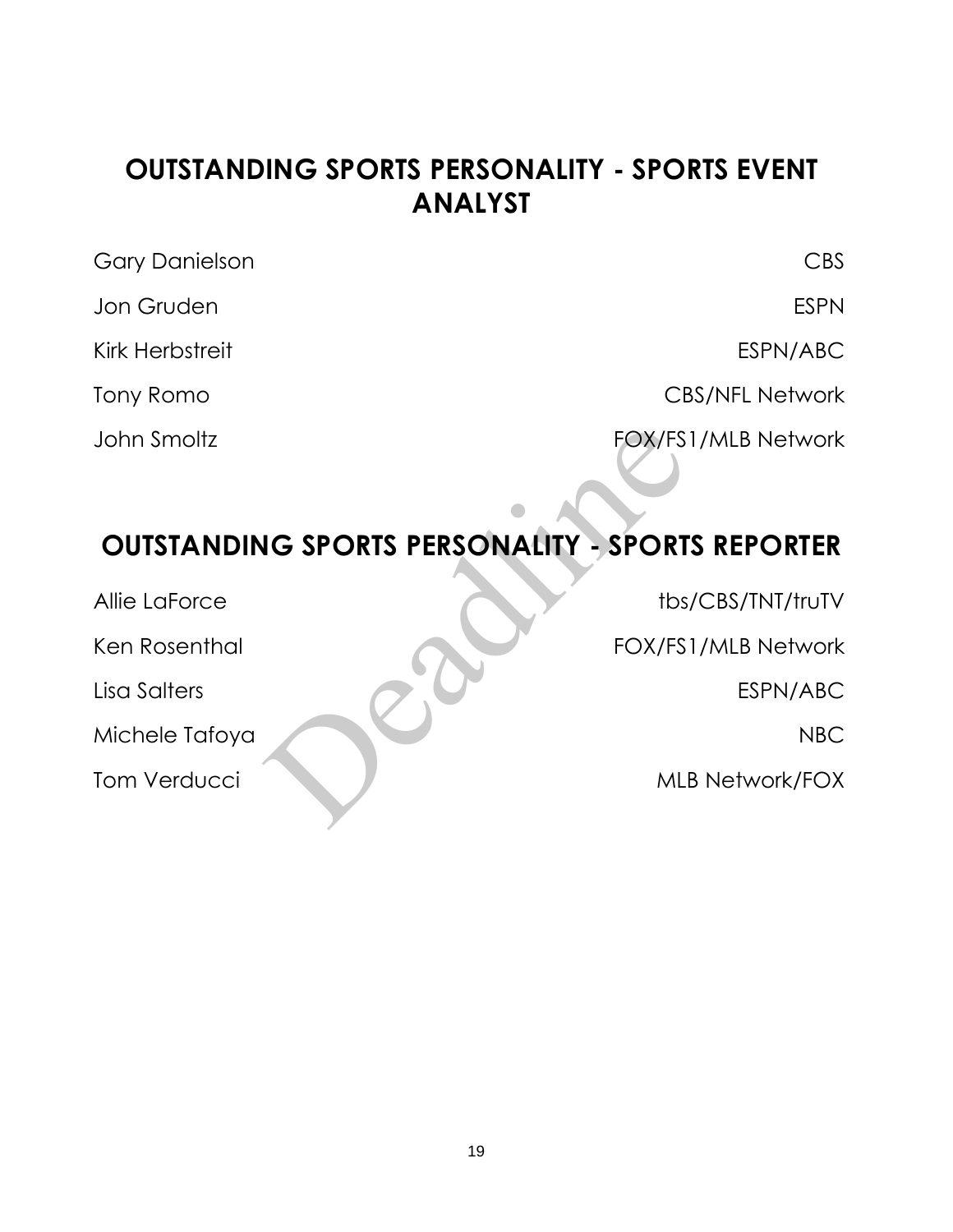### **OUTSTANDING TECHNICAL TEAM REMOTE**

| 2018 College Football Playoff National Championship<br>Alabama Crimson Tide vs. Georgia Bulldogs | <b>ESPN</b>        |  |
|--------------------------------------------------------------------------------------------------|--------------------|--|
| Monday Night Football                                                                            | <b>ESPN</b>        |  |
| NASCAR on FOX                                                                                    | FOX/FS1            |  |
| The 35th America's Cup                                                                           | <b>NBCSN</b>       |  |
| US Open                                                                                          | <b>ESPN</b>        |  |
| <b>OUTSTANDING TECHNICAL TEAM STUDIO</b>                                                         |                    |  |
| 2017 NFL Draft                                                                                   | <b>NFL Network</b> |  |
| <b>College GameDay</b>                                                                           | <b>ESPN</b>        |  |
| <b>MLB</b> Tonight                                                                               | <b>MLB Network</b> |  |
| Premier League                                                                                   | NBC/NBCSN          |  |
| Super Bowl LII                                                                                   | <b>NFL Network</b> |  |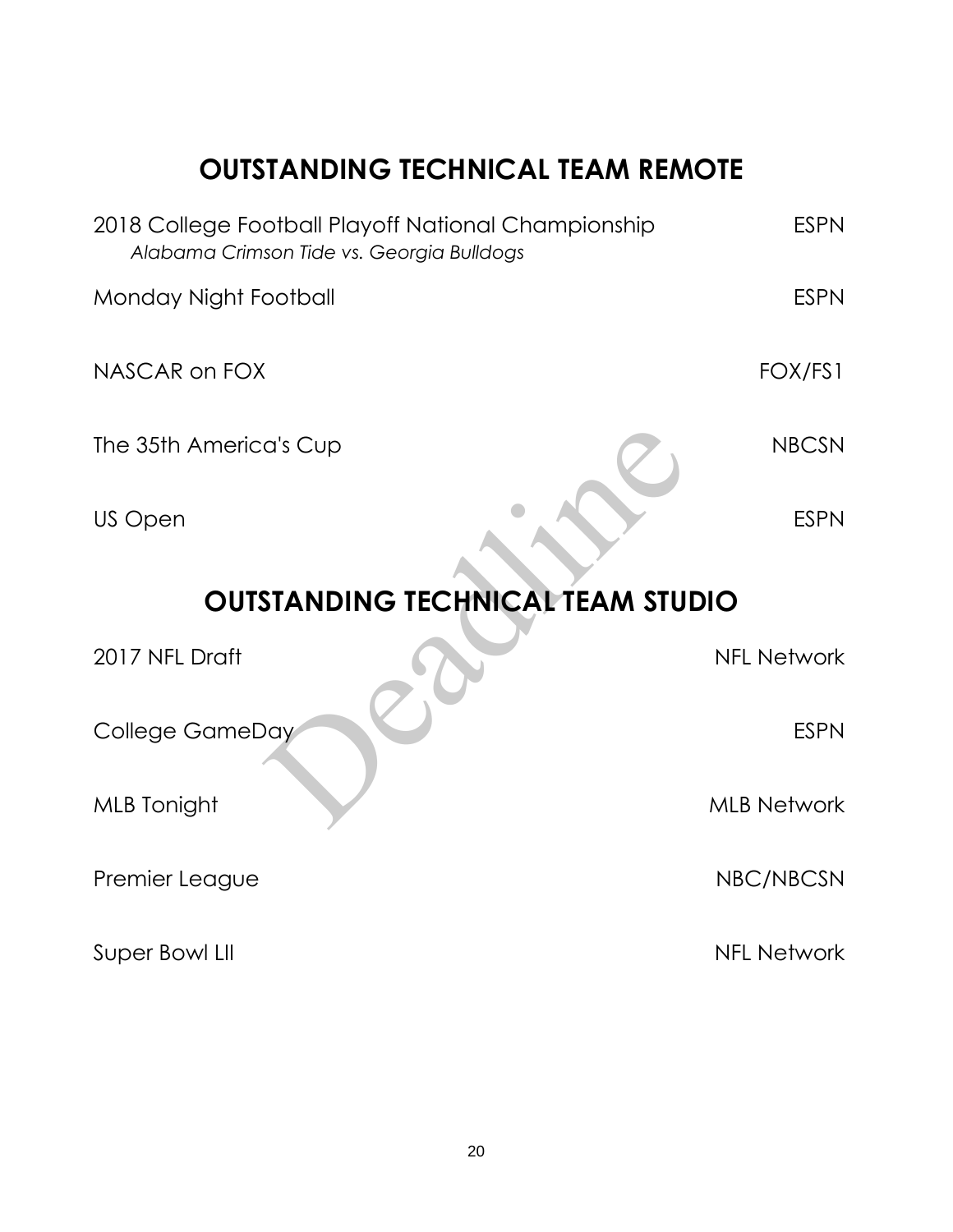### **OUTSTANDING CAMERA WORK**

A Season With Navy Football Showtime

*[Ross Greenburg Productions/ Stone & Company/IMG Productions/ Crazy Legs Productions/Vidiots]*  Over the Horizon **Outside TV** *[Echo Bay Media]* SC Featured **ESPNews** *A Mountain to Climb* The 118th Army-Navy Game CBS  *The More Things Change* The 143rd Kentucky Derby NBC Climb<br>Navy Game<br>Cky Derby<br>Contained the Contained Street of Containing Contained Street Street Street Street Street Street Street Street

21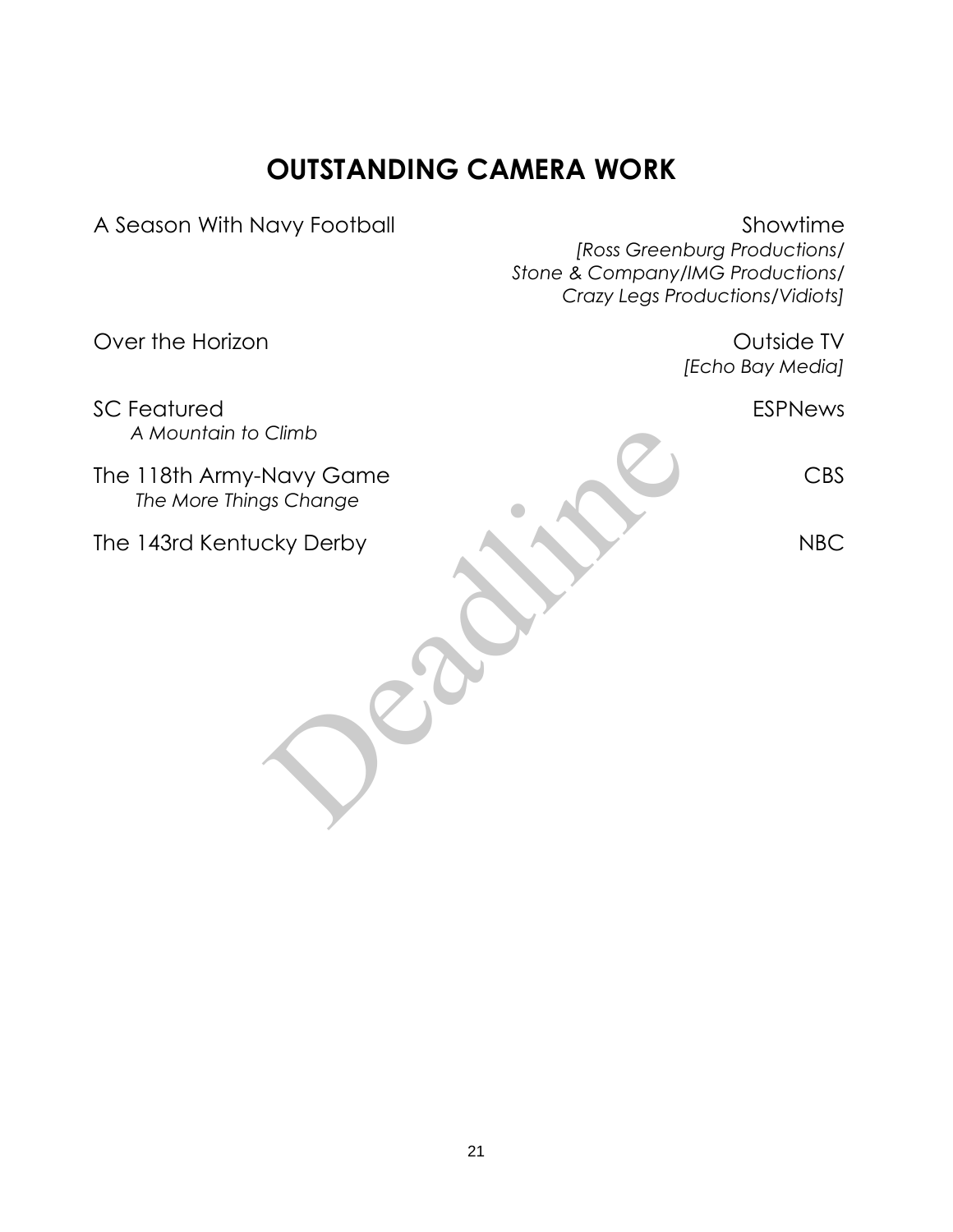The 118th Army-Navy Game CBS

The 143rd Kentucky Derby NBC

Thursday Night Football Presents... CBS/NFL Network

# **OUTSTANDING LONG FORM EDITING** CR<br>
CR<br>
CR<br>
DISTANDING LONG FORM EDITIN<br>
Mat Geo Stude<br>
Mat Geo Stude<br>
Mat Geo Stude<br>
Mat Geo Stude<br>
Mat Geo Stude<br>
Mat Geo Stude<br>
Mat Geo Stude<br>
Mat Geo Stude<br>
Mat Geo Stude<br>
Mat Geo Stude<br>
Mat Geo Stude<br>
Mat Geo Stude<br>
M

Golf Central Golf Channel *Feeling and Reality: The Billy Hurley Story [May Fifth Productions]*

NFL 360 NFL Network *Konrad Reuland: On a Mission*

SC Featured **ESPNews** *The Rob Young Story*

UCONN: The March to Madness HBO

Breaking2 NAT GEO

*[Nat Geo Studios/Dirty Robber]*

*[IMG Productions]*

### **OUTSTANDING SHORT FORM EDITING**

AFC Championship CBS *Teasing John Malkovich*

*The More Things Change*

Dear Basketball Verizon *[Glen Keane Productions/Granity Studios/ Believe Entertainment Group]*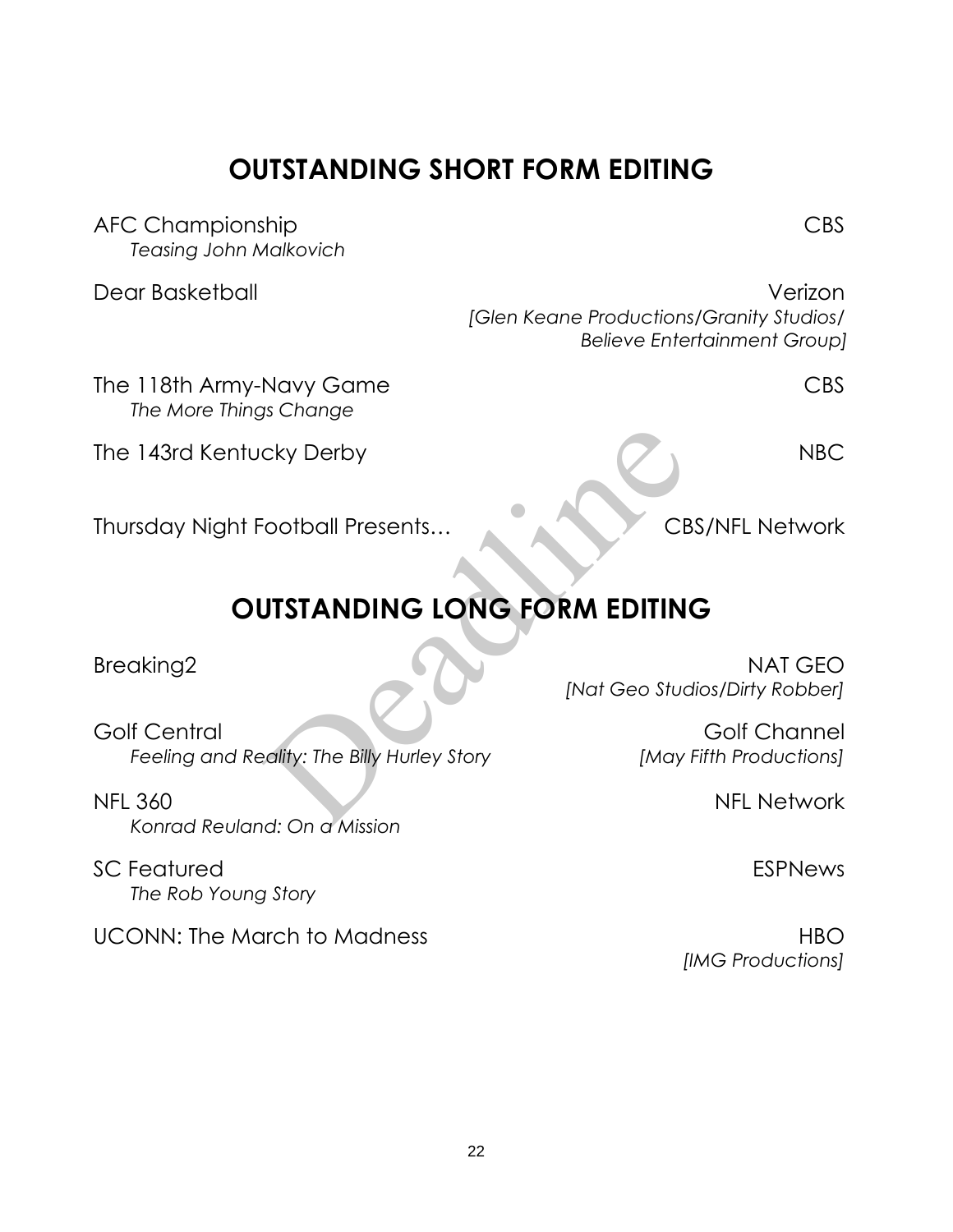### **THE DICK SCHAAP OUTSTANDING WRITING AWARD**

| <b>AFC Championship</b><br><b>Teasing John Malkovich</b>                   | <b>CBS</b>                                                                                 |  |
|----------------------------------------------------------------------------|--------------------------------------------------------------------------------------------|--|
| <b>MLB</b> Tonight<br>Opening Day Essay                                    | <b>MLB Network</b>                                                                         |  |
| <b>Special Olympics World Games</b>                                        | ESPN <sub>2</sub>                                                                          |  |
| The 118th Army-Navy Game<br>The More Things Change                         | <b>CBS</b>                                                                                 |  |
| Thursday Night Football Presents                                           | <b>CBS/NFL Network</b>                                                                     |  |
| <b>OUTSTANDING MUSIC DIRECTION</b>                                         |                                                                                            |  |
| 30 for 30<br>Nature Boy                                                    | <b>ESPN</b><br>[ESPN Films]                                                                |  |
| <b>AFC Championship</b><br>Teasing John Malkovich, "They Are Two Goliaths" | <b>CBS</b>                                                                                 |  |
| Dear Basketball                                                            | Verizon<br>[Glen Keane Productions/Granity Studios/<br><b>Believe Entertainment Group]</b> |  |
| Road To The Super Bowl                                                     | <b>FOX</b><br>[NFL Films]                                                                  |  |
| The 118th Army-Navy Game                                                   | <b>CBS</b>                                                                                 |  |

*The More Things Change, "The Letter"*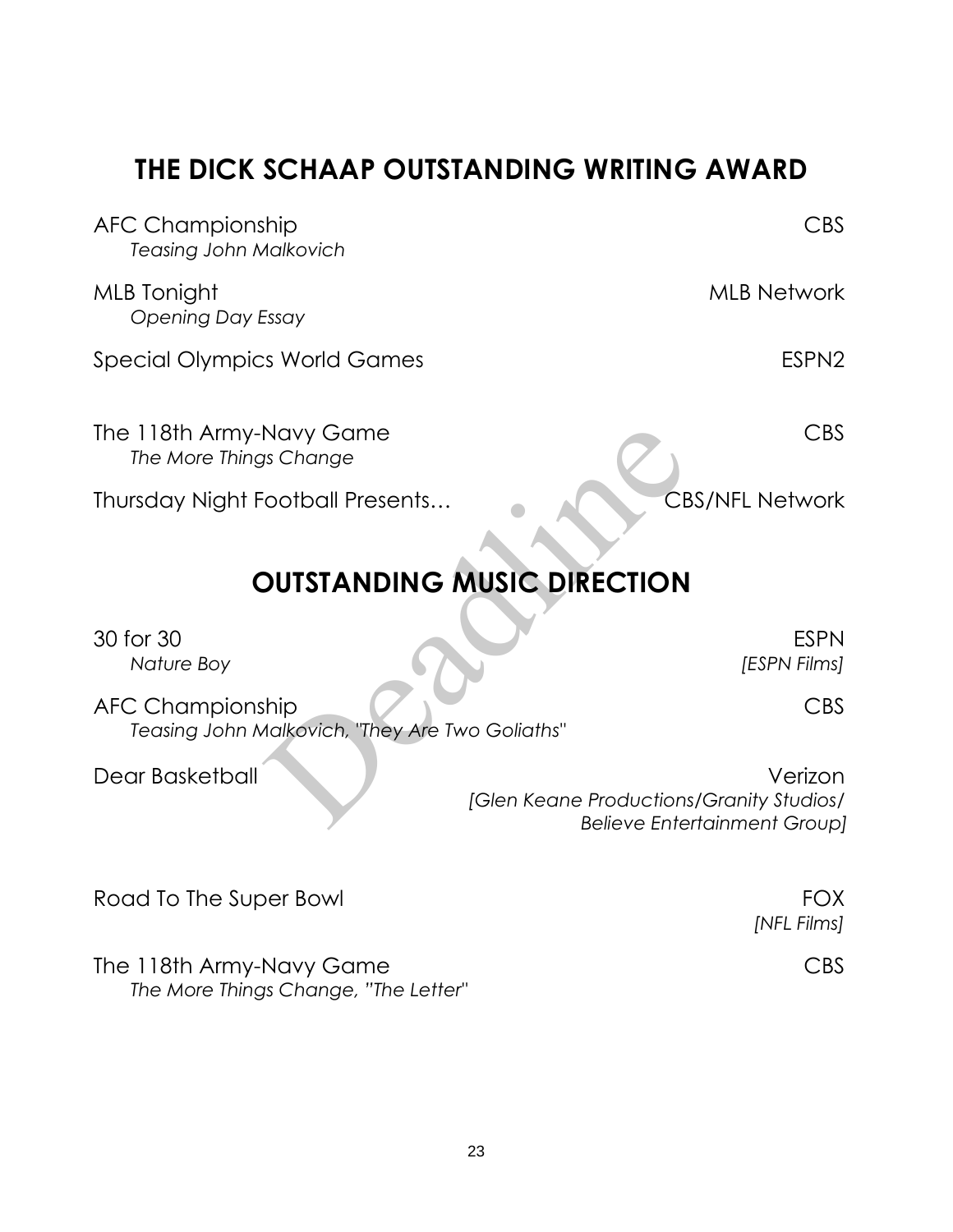### **OUTSTANDING LIVE EVENT AUDIO/SOUND**

The 35th America's Cup NBC/NBCSN

Indianapolis 500 ABC

MLB on FOX CONTROL CONTROL FOX/FS1/MLB Network

NASCAR on FOX **FOX/FS1** 

NASCAR on NBC NBC/NBCSN

## **OUTSTANDING POST-PRODUCED AUDIO/SOUND**

Blood Road iTunes *[Red Bull Media House]*

*[NASCAR Productions]*

Hard Knocks HBO *Training Camp With The Tampa Bay Buccaneers [NFL Films]* VIDING POST-PRODUCED AUDIO/<br>
Fred B<br>
With The Tampa Bay Buccaneers<br>
[CBS

Inside the NFL Showtime *Super Bowl LII [CBS Sports/NFL Films]*

Radioactive - The Championship Race FS1

The 118th Army-Navy Game CBS *The More Things Change*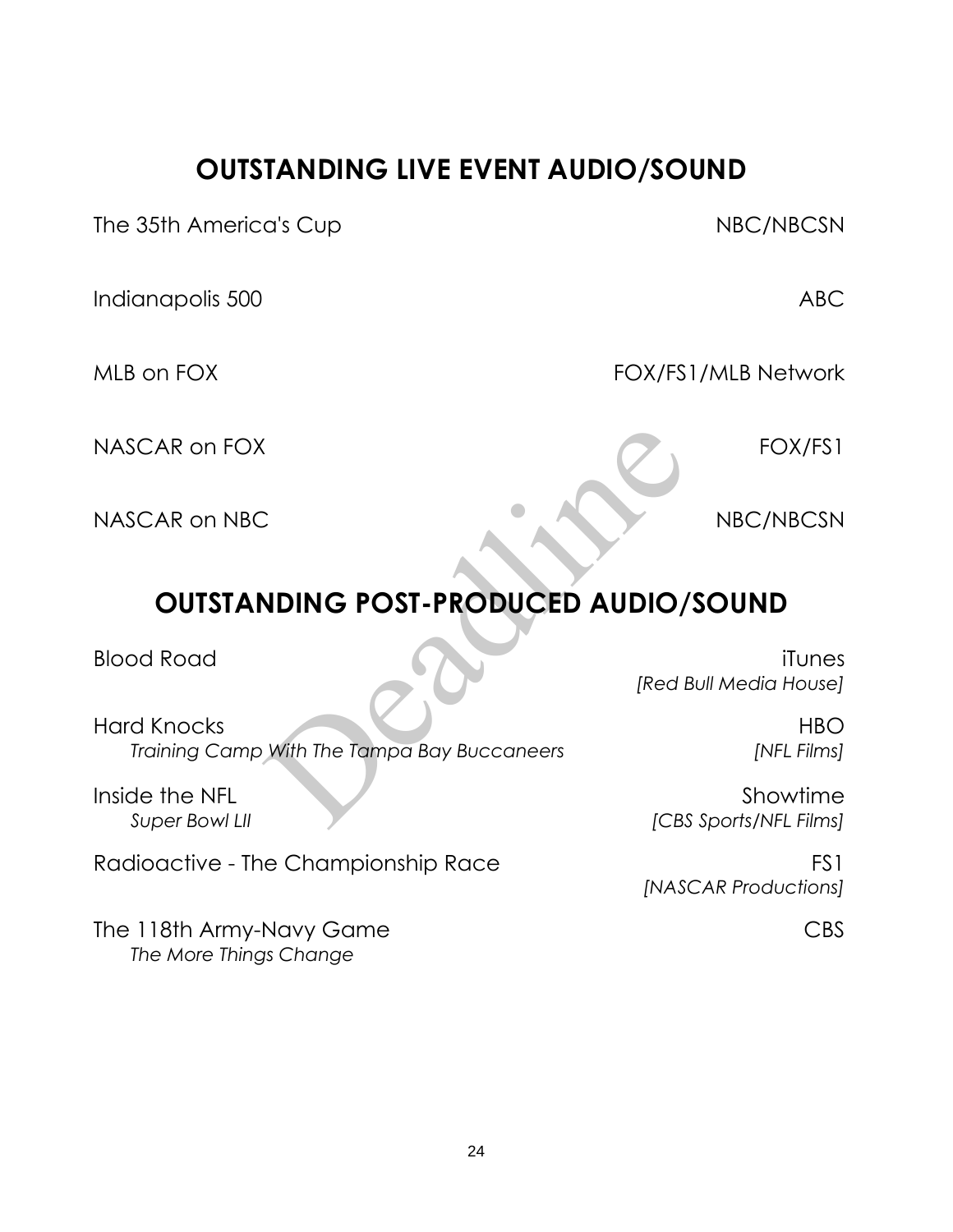### **OUTSTANDING LIVE GRAPHIC DESIGN**

| 2017 ELEAGUE on tbs                                              | tbs                                                                                        |  |
|------------------------------------------------------------------|--------------------------------------------------------------------------------------------|--|
| 2017 NBA All-Star Weekend on TNT                                 | <b>TNT</b>                                                                                 |  |
| 2017 NBA Finals<br>Cleveland Cavaliers vs. Golden State Warriors | <b>ABC</b>                                                                                 |  |
| College Basketball                                               | ESPN/ESPN2                                                                                 |  |
| League of Legends                                                | YouTube<br>[Riot Games]                                                                    |  |
| <b>OUTSTANDING POST-PRODUCED GRAPHIC DESIGN</b>                  |                                                                                            |  |
| CBS Thursday Night Football/NFL Today<br><b>NFL Quick Facts</b>  | <b>CBS/NFL Network</b>                                                                     |  |
| Dear Basketball                                                  | Verizon<br>[Glen Keane Productions/Granity Studios/<br><b>Believe Entertainment Group]</b> |  |
| <b>Fantasy Football Marathon</b>                                 | ESPN <sub>2</sub>                                                                          |  |
| Monday Night Football                                            | <b>ESPN</b>                                                                                |  |
| NFL on NBC                                                       | <b>NBC</b>                                                                                 |  |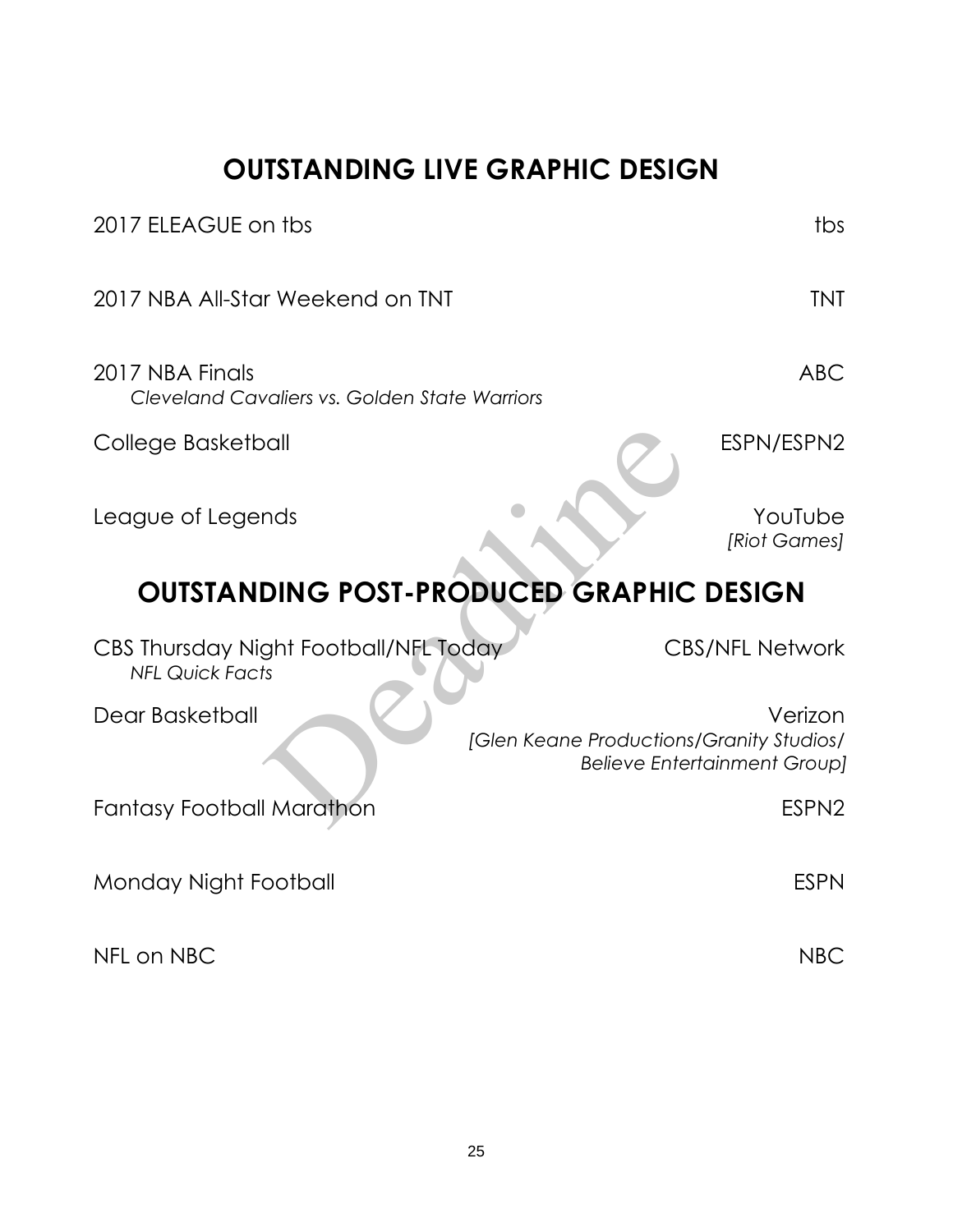### **OUTSTANDING STUDIO OR PRODUCTION DESIGN/ART DIRECTION**

| <b>AFC Championship</b><br><b>Teasing John Malkovich</b>                         | <b>CBS</b>                       |
|----------------------------------------------------------------------------------|----------------------------------|
| El Clasico Coming to America                                                     | <b>ESPN</b><br>[DLP Media Group] |
| <b>Sunday Night Football</b><br>Oh Sunday Night                                  | <b>NBC</b>                       |
| The 118th Army-Navy Game<br>The More Things Change                               | CBS                              |
| Thursday Night Football Presents<br>Chicago Bears vs. Green Bay Packers          | <b>CBS/NFL Network</b>           |
| THE GEORGE WENSEL TECHNICAL ACHIEVEMENT AWARD                                    |                                  |
| 2017 ELEAGUE on tbs<br><b>ELEAGUE Augmented Reality</b>                          | tbs                              |
| <b>FOX College Football</b><br>C <sub>360</sub>                                  | FOXSports.com                    |
| NHL on DIRECTV: Penguins at Golden Knights<br>First Live 4K HDR Linear Broadcast | <b>DIRECTV</b>                   |
| Sunday Night Baseball<br>Front Row Cam                                           | <b>ESPN</b>                      |

The 35th America's Cup NBCSN *Flytime*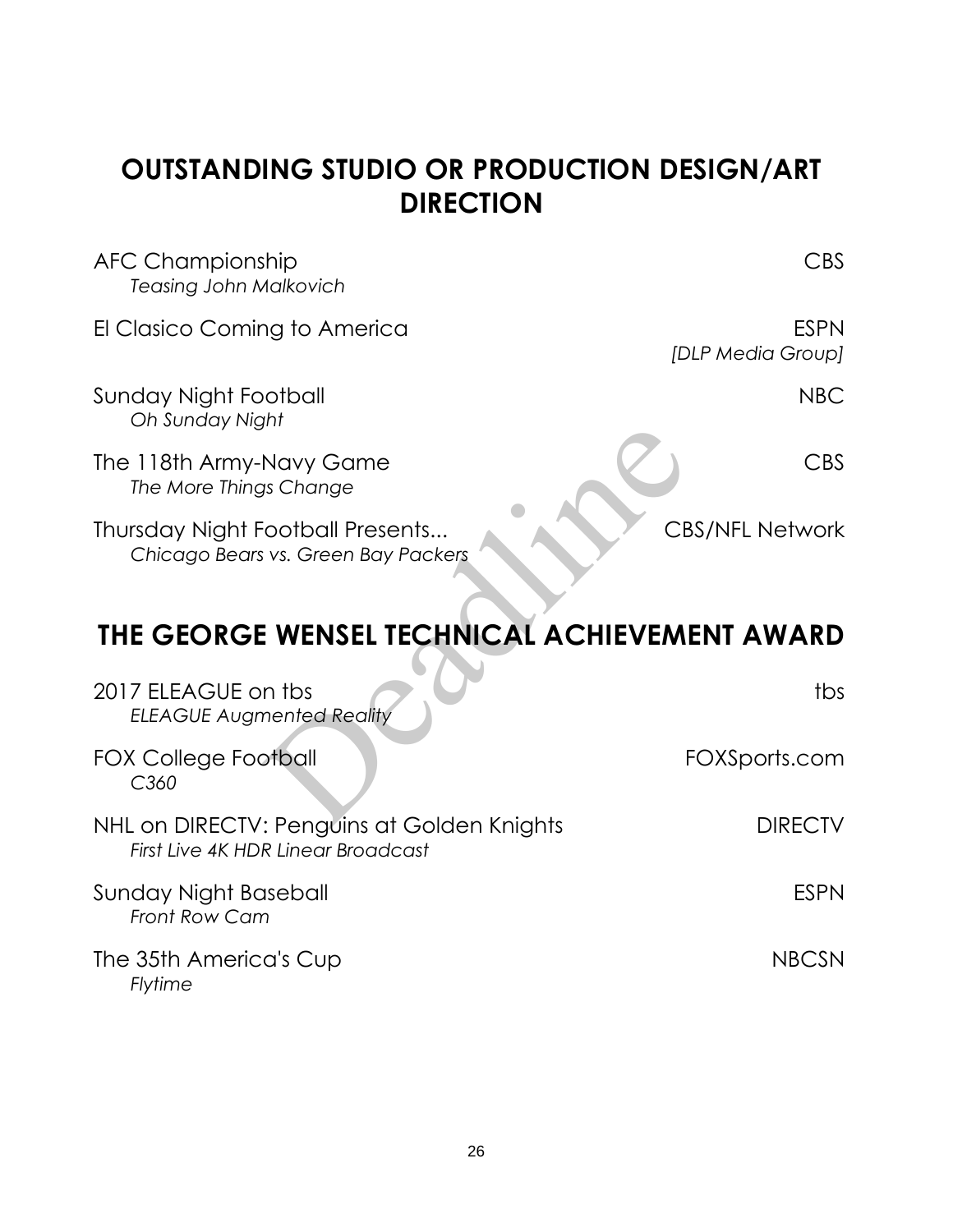### **OUTSTANDING SPORTS PROMOTIONAL ANNOUNCEMENT**

2017 NCAA Men's Basketball Tournament tbs/CBS/TNT/truTV *The Arrival*

A Football Life NFL Network

FOX College Football FOX/FS1 *Every Game is Everything*

NASCAR on FOX FOX **FOX** *Daytona 500 - Daytona Day*

The XXIII Olympic Winter Games The Networks of NBC Universal *The Winter Olympics Campaign 2017*

## **OUTSTANDING LIVE SPORTS COVERAGE IN SPANISH**

FIFA World Cup Qualifier **The Univision/Univision Deportes** *Mexico vs. USA* Final de la Copa FIFA Confederaciones Telemundo *Chile vs. Alemania* La Finales de la NBA established de la NBA establecer establecer establecer establecer establecer establecer e *Golden State Warriors vs. Cleveland Cavaliers*  La Previa UEFA Champions League Final FOX Deportes Rumbo Al Mundial **Telemundo** Daytona Day<br>
C Winter Games<br>
mpics Campaign 2017<br> **DING LIVE SPORTS COVERAGE IN<br>
Qualifier Univision/Univ<br>
A FIFA Confederaciones<br>
A FIFA Confederaciones<br>
A Martiors vs. Cleveland Cavaliers** 

*Fecha Final*

*Circle of Life [NFL Films]*